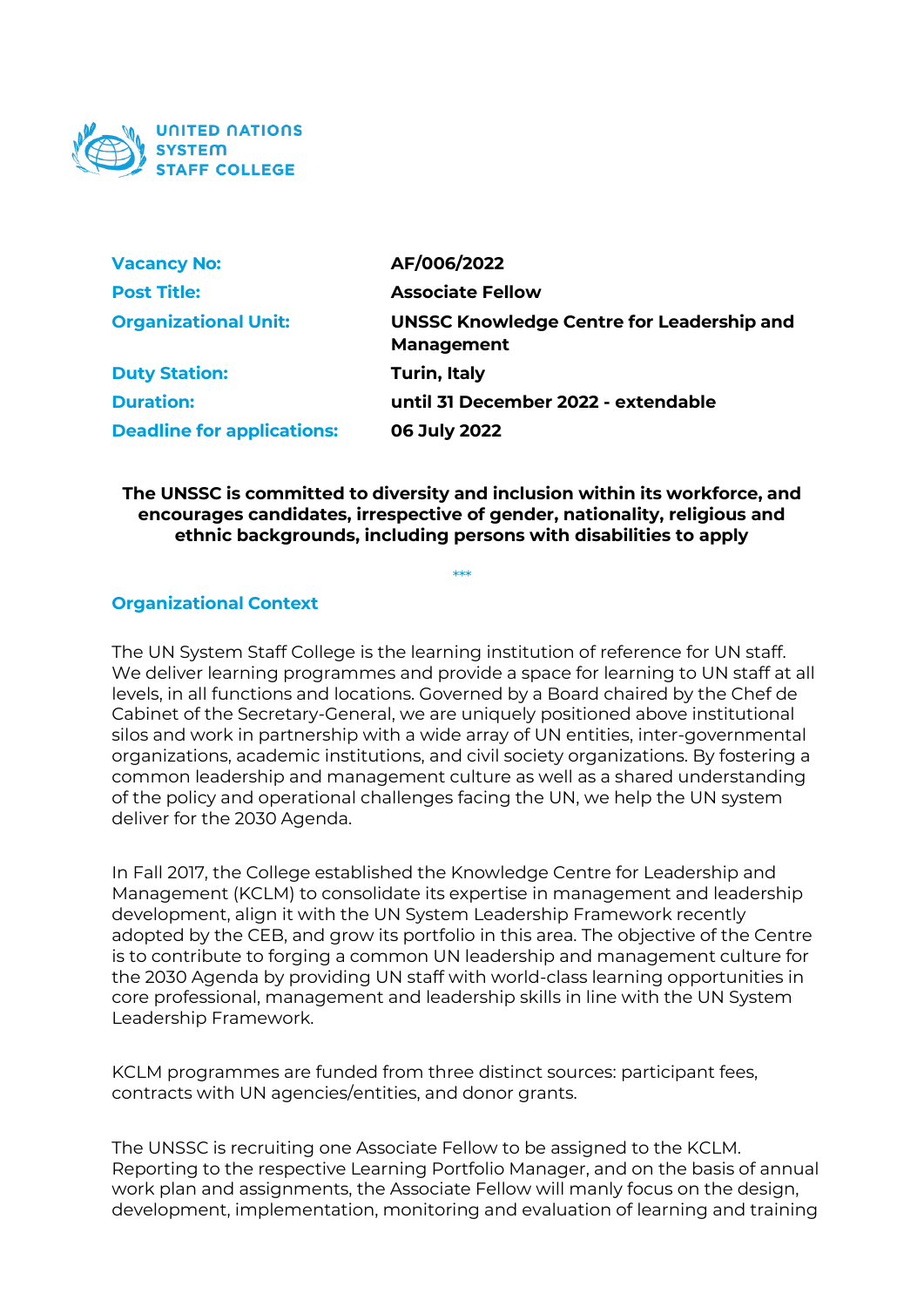programmes, knowledge processes and other related activities included in a particular Learning Portfolio.

# **Responsibilities:**

Within delegated authority, the Associate Fellow will be responsible for the following duties:

- Work with key clients, partners and resource persons to facilitate the design, development, implementation and evaluation of assigned learning programmes and knowledge management projects; assist in the development and distribution of learning and reference material through web-based learning environments; monitor and analyze specific aspects of programme/project development and implementation; review relevant documents and reports; identify problems and issues to be addressed and recommend corrective actions; liaise with relevant parties; identify and track follow-up actions.
- Assist in organizing and facilitating learning sessions and knowledge processes in the framework of workshops, online learning activities, webinars, retreats and other formal and informal learning processes and events as needed.
- Carry out research on selected aspects of learning programmes, delivery methods and other aspects connected to learning processes and activities, to include collecting, analyzing and presenting statistical data and other information gathered from diverse sources.
- Provide substantive support for learning programme design, development, coordination and evaluation functions, including the review and analysis of emerging issues and trends, participation in needs assessment, learning and impact evaluations, as well as research activities and studies.
- Participate in survey initiatives; assist with design of data collection tools; issue data collection tools, review, analyze and interpret responses, identify problems/issues and prepare preliminary conclusions.
- Contribute to the preparation of various written outputs, e.g. draft background papers, analytical notes, sections of reports and studies, inputs to publications, etc.
- Provide administrative and substantive support to consultative and other meetings, conferences, etc., to include proposing agenda topics, identifying and proposed participants, preparation of background documents and presentations, handling logistics, etc.
- Undertake outreach, marketing and communications activities; participate in the development of communications and marketing pieces, etc.; participate in and make presentations on assigned topics/activities.
- Coordinate activities related to budget funding (programme/project preparation and submissions, progress reports, financial statements, etc.) and preparation of related documents/reports (pledging, work programme, programme budget, etc.).
- Perform other relevant duties as required.

# **Required Skills and Experience**

**Education:** A first-level university degree in adult learning, business administration, management, economics or a related field.

**Experience:** A minimum of two years of progressively responsible experience in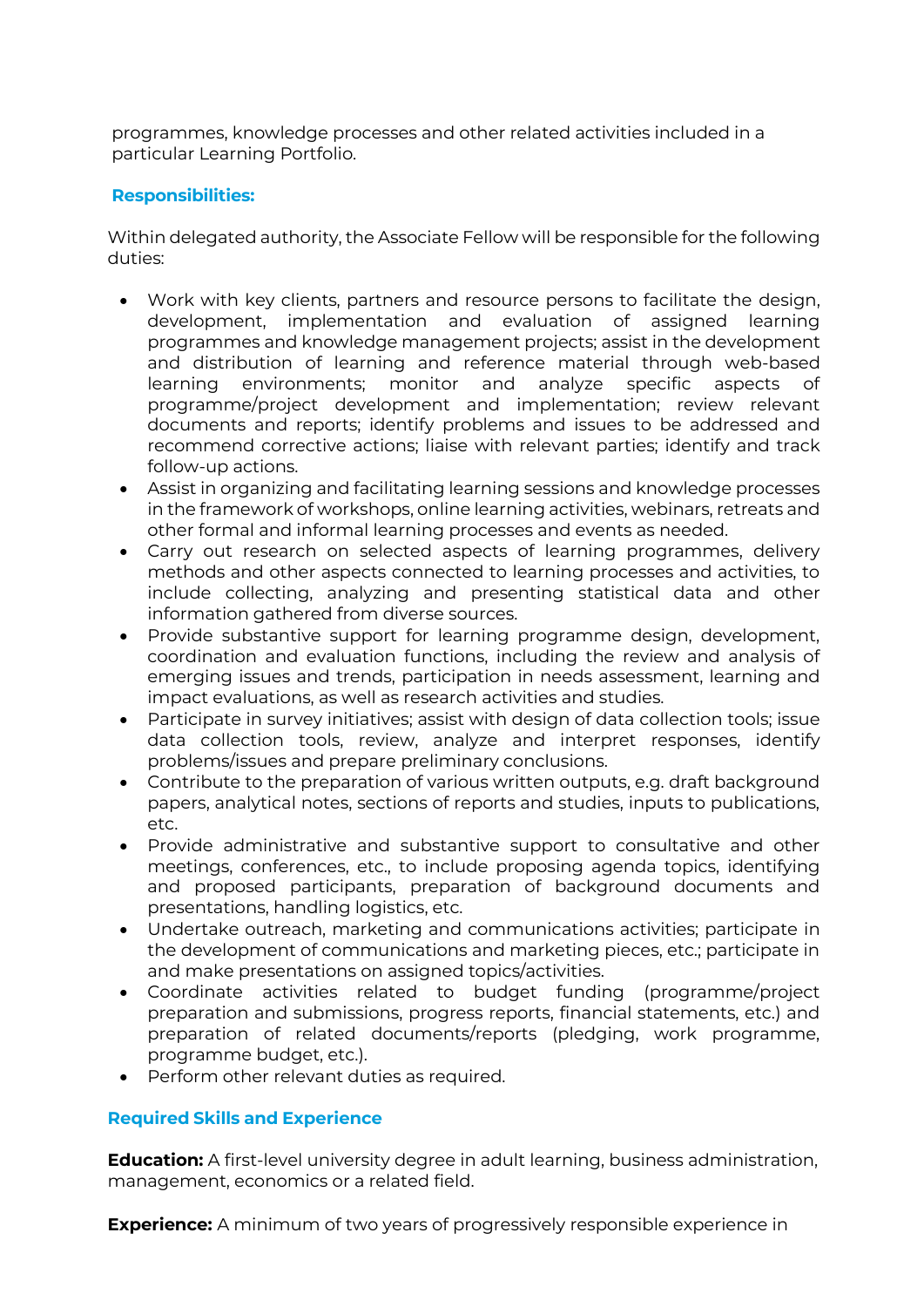project/programme management in the field of learning and training, knowledge management, or a related area.

**Language:** Fluency in oral and written English is required. Ability to work professionally in other official UN languages is desirable.

#### **Competencies:**

**Professionalism**: Knowledge and understanding of adult learning and training theories, concepts, methodologies and approaches. Ability to identify issues, analyze and participate in the resolution of issues/problems. Ability to assist with data collection using various methods. Conceptual analytical and evaluative skills to conduct independent research and analysis, including familiarity with and experience in the use of various research sources, including electronic sources on the internet, intranet and other databases. Ability to apply judgment in the context of assignments given, plan own work and manage conflicting priorities. Shows pride in work and in achievements; demonstrates professional competence and mastery of subject matter; is conscientious and efficient in meeting commitments, observing deadlines and achieving results; is motivated by professional rather than personal concerns; shows persistence when faced with difficult problems or challenges; remains calm in stressful situations. Takes responsibility for incorporating gender perspectives and ensuring the equal participation of women and men in all areas of work.

**Communication:** Speaks and writes clearly and effectively; listens to others, correctly interprets messages from others and responds appropriately; asks questions to clarify, and exhibits interest in having two-way communication; tailors language, tone, style and format to match audience; demonstrates openness in sharing information and keeping people informed.

**Teamwork:** Works collaboratively with colleagues to achieve organizational goals; solicits input by genuinely valuing others' ideas and expertise; is willing to learn from others; places team agenda before personal agenda; supports and acts in accordance with final group decision, even when such decisions may not entirely reflect own position; shares credit for team accomplishments and accepts joint responsibility for team shortcomings.

**Planning& Organizing:** Develops clear goals that are consistent with agreed strategies; identifies priority activities and assignments; adjusts priorities as required; allocates appropriate amount of time and resources for completing work; foresees risks and allows for contingencies when planning; monitors and adjusts plans and actions as necessary; uses time efficiently.

**Accountability:** Takes ownership of all responsibilities and honours commitments; delivers outputs for which one has responsibility within prescribed time, cost and quality standards; operates in compliance with organizational regulations and rules; supports subordinates, provides oversight and takes responsibility for delegated assignments; takes personal responsibility for his/her own shortcomings and those of the work unit, where applicable.

**Creativity:** Actively seeks to improve programmes or services; offers new and different options to solve problems or meet client needs; promotes and persuades